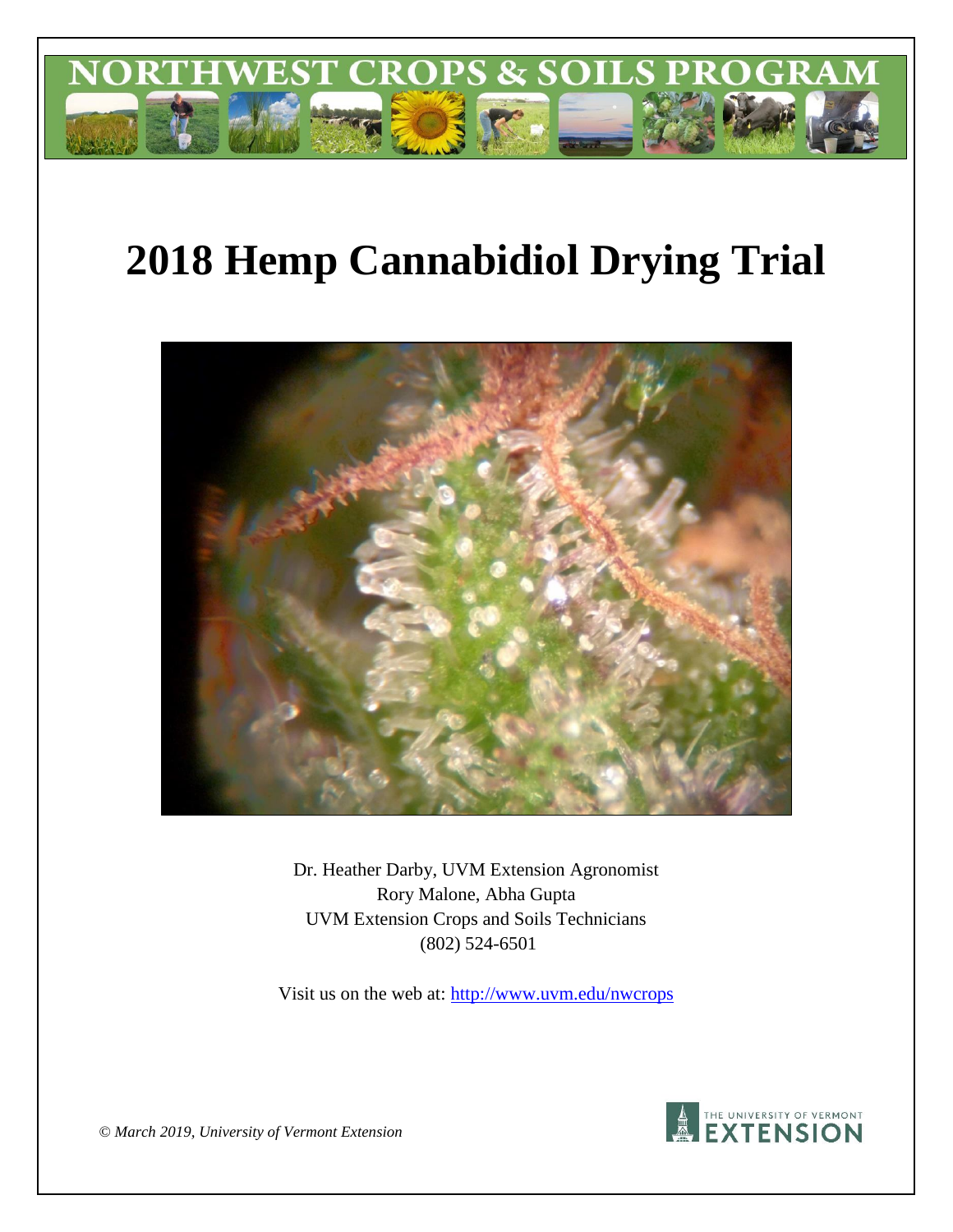#### **2018 HEMP CANNABIDIOL DRYING TRIAL Dr. Heather Darby, University of Vermont Extension heather.darby[at]uvm.edu**

Hemp is a non-psychoactive variety of *cannabis sativa L.* Hemp is a crop of historical importance in the U.S. and is re-emerging as a popular crop, as it is sought out as a renewable and sustainable resource for a wide variety of consumer and industrial products. Hemp that is grown for fiber, grain, or as an intended health supplement contains less than 0.3% tetrahydrocannabinol (THC). When hemp is grown to produce cannabidiol (CBD) as an intended health supplement, CBD concentrations are relatively high, ranging from 8 to 15%. The hemp flowers are cultivated for maximum growth, as they contain the highest concentrations of CBD. The CBD can also be extracted from other parts of the plant and from plants grown as a row crop for seed or fiber. There is very little research-based information available to growers that are interested in producing high yield and quality hemp for CBD production. In 2018, the Northwest Crops and Soils (NWCS) Program conducted a trial to determine the impact of drying temperature on CBD concentration of hemp flowers.

## **MATERIALS AND METHODS**

Female plants grown from clonal propagation of the CBD hemp variety, Boax, were planted on 27-Jun at Borderview Research Farm in Alburgh, VT. The plots were fertilized with 100 lbs N  $ac^{-1}$ , 70 lbs P  $ac^{-1}$ , and 70 lbs K  $ac^{-1}$  (Table 1). An additional 50 lbs N  $ac^{-1}$  was applied on 20-Jul. Plants were grown as part of the Northwest Crop and Soils Program's cannabidiol hemp planting date x spacing trial. All plant biomass used in the drying trial were from one planting date and contained an equal amount of biomass from 3' x 3' and 5' x 5' spacings. The plants were harvested by hand on 16-Oct using a small chainsaw. Then the plants were broken down into smaller branched sections and larger "fan" leaves were removed. Flower buds were removed by hand using an EZTrim Debudder (Broomfield, CO).

| <b>Location</b>             | <b>Borderview Research Farm, Alburgh, VT</b>                                       |
|-----------------------------|------------------------------------------------------------------------------------|
| Soil type                   | Benson rocky silt loam, 8-15% slope                                                |
| <b>Previous crop</b>        | Silage corn                                                                        |
| <b>Plant spacing (feet)</b> | 3x3, 5x5                                                                           |
| <b>Field planting date</b>  | $27 - \text{Jun}$                                                                  |
| <b>Fertilization</b>        | 150 lbs N ac <sup>-1</sup> , 70 lbs P ac <sup>-1</sup> , 70 lbs K ac <sup>-1</sup> |
| <b>Harvest date</b>         | $16$ -Oct                                                                          |

**Table 1. Agronomic information for the hemp used in this CBD hemp drying trial, 2018, Alburgh, VT.**

The drying trial was conducted first with hemp flower buds alone, then with buds attached to small stems. On 17-Oct, Boax hemp buds were debudded, weighed, and placed in two dryers, one with an 80°F temperature treatment and one with a 105°F treatment. The three middle shelves of each dryer were filled with hemp buds where each shelf was a replicate. Two dryer shelves were placed on sawhorses in the same building as the dryers and were filled with the hemp buds to air dry, as the ambient temperature treatment. A fan was kept on the ambient treatment. Temperature and humidity recording i-buttons (Embedded Data Systems, LLC, Lawrenceburg, KY) were installed in the trays designated as replicates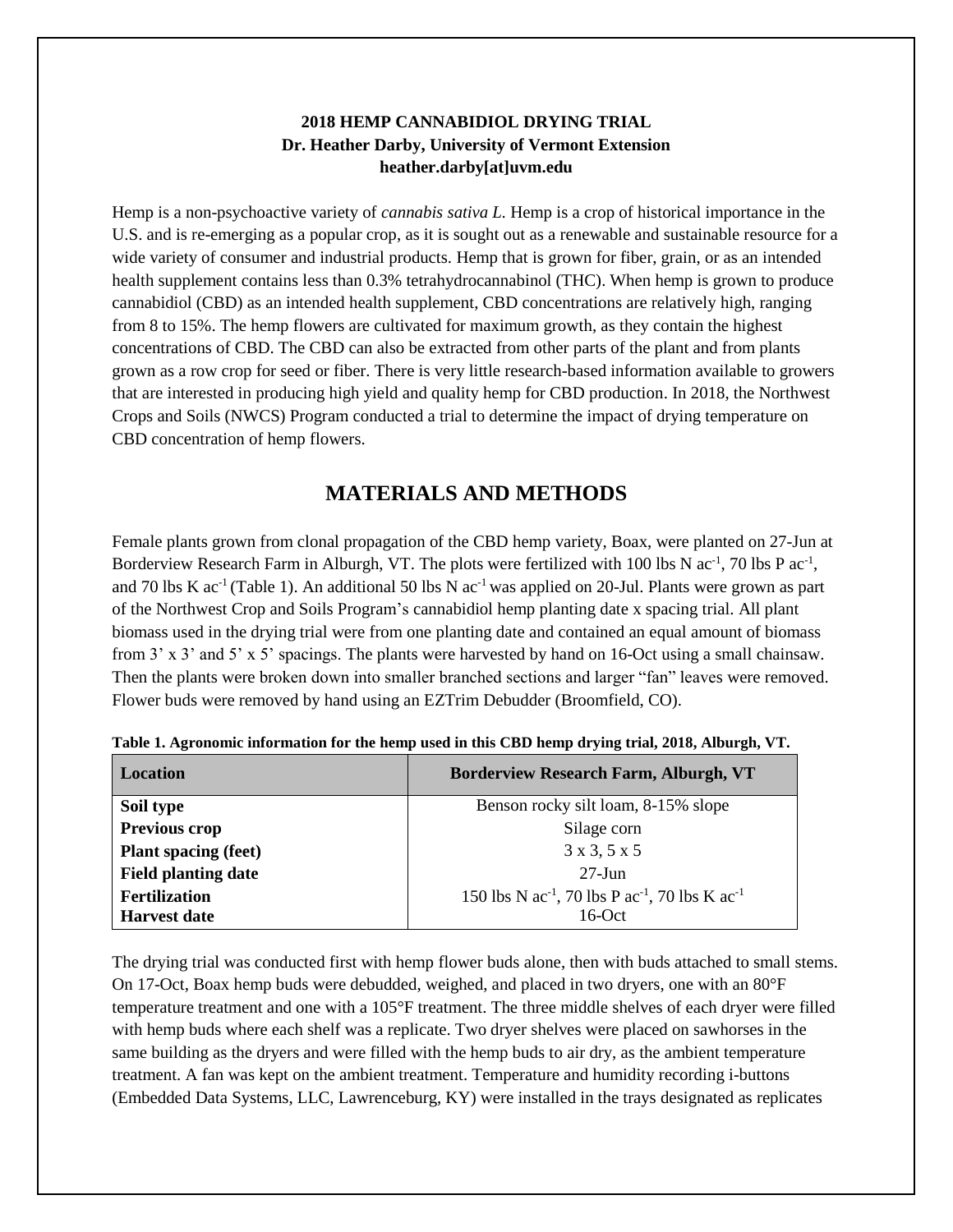on 17-Oct at 4:30pm EST. Temperature and humidity measurements were recorded every hour. Driers remained on until the buds were considered entirely dry for storage. The 80°F dryer was turned off at 1:30pm EST and the 105°F dryer was turned off at 5:15pm EST on 18-Oct. The i-buttons were removed from the ambient temperature shelves on 22-Oct at 10:30am EST when the buds were dry. On 19-Oct, six drier trays were filled with 3.4 lbs of whole stems of the Boax plants with intact buds. There were two temperature treatments (80°F, 105°F) and three replicates. Dryers were turned on at 2:10pm EST on 19- Oct. The i-buttons remained in the dryers and each i-button represented a replicate. The 105°F treatment dryer was turned off on 20-Oct at 5pm, and the 80°F dryer was turned off on 21-Oct at 3pm.

Subsamples of buds from each replicate were sent to the Nutraceutical Science Laboratories (Waterbury, VT) on 10-22 for analysis in order to determine the total potential cannabidiol. Analysis was performed by supercritical fluid chromatography, which does not heat the sample. Total potential cannabidiol is the maximum amount of CBD that can be contained in a sample, and takes into account both cannabidiol concentrations at the time of analysis and cannabidiolic acid (CBDA) concentrations. Cannabidiolic acid is converted to CBD during decarboxylation (the removal of a carboxyl group). Decarboxylation occurs when the hemp is exposed to heat, such as through combustion, or sunlight.

Data were analyzed using a general linear model procedure of SAS (SAS Institute, 1999). Replications were treated as random effects, and treatments were treated as fixed. Mean comparisons were made using the Least Significant Difference (LSD) procedure where the F-test was considered significant, at p<0.10. Variations in genetics, soil, weather, and other growing conditions can result in variations in yield and quality. Statistical analysis makes it possible to determine whether a difference between treatments is significant or whether it is due to natural variations in the plant or field. At the bottom of each table, a LSD value is presented for each variable (i.e. yield). Least Significant Differences (LSDs) at the 0.10 level of significance are shown. This means that when the difference between two treatments within a column is equal to or greater to the LSD value for the column, there is a real difference between the treatments 90% of the time. Treatments that were not significantly lower in performance than the highest value in a particular column are indicated with an asterisk.

In the example to the right, treatment C was significantly different from treatment A, but not from

treatment B. The difference between C and B is 1.5, which is less than the LSD value of 2.0 and so these treatments were not significantly different. The difference between C and A is equal to 3.0, which is greater than the LSD value of 2.0. This means that the yields of these treatments were significantly different from one another. Treatments that were not significantly different in a particular column are indicated by sharing the same letter. In the example to the right, treatment C is significantly different from treatment A but not from treatment B. Top performers are displayed in bold.

| <b>Treatment</b> | Yield            |  |  |  |
|------------------|------------------|--|--|--|
| А                | 6.0 <sup>b</sup> |  |  |  |
| B                | $7.5^{ab}$       |  |  |  |
| C                | 9.0 <sup>a</sup> |  |  |  |
| LSD              | 2.0              |  |  |  |

#### **RESULTS**

Weather data were recorded with a Davis Instrument Vantage Pro2 weather station, equipped with a WeatherLink data logger at Borderview Research Farm in Alburgh, VT (Table 2). July through August were hotter and drier than normal, though a more expected amount of precipitation fell at the end of the season. There were 2379 base 50°F Growing Degree Days (GDDs), which was 366 more than the 30-year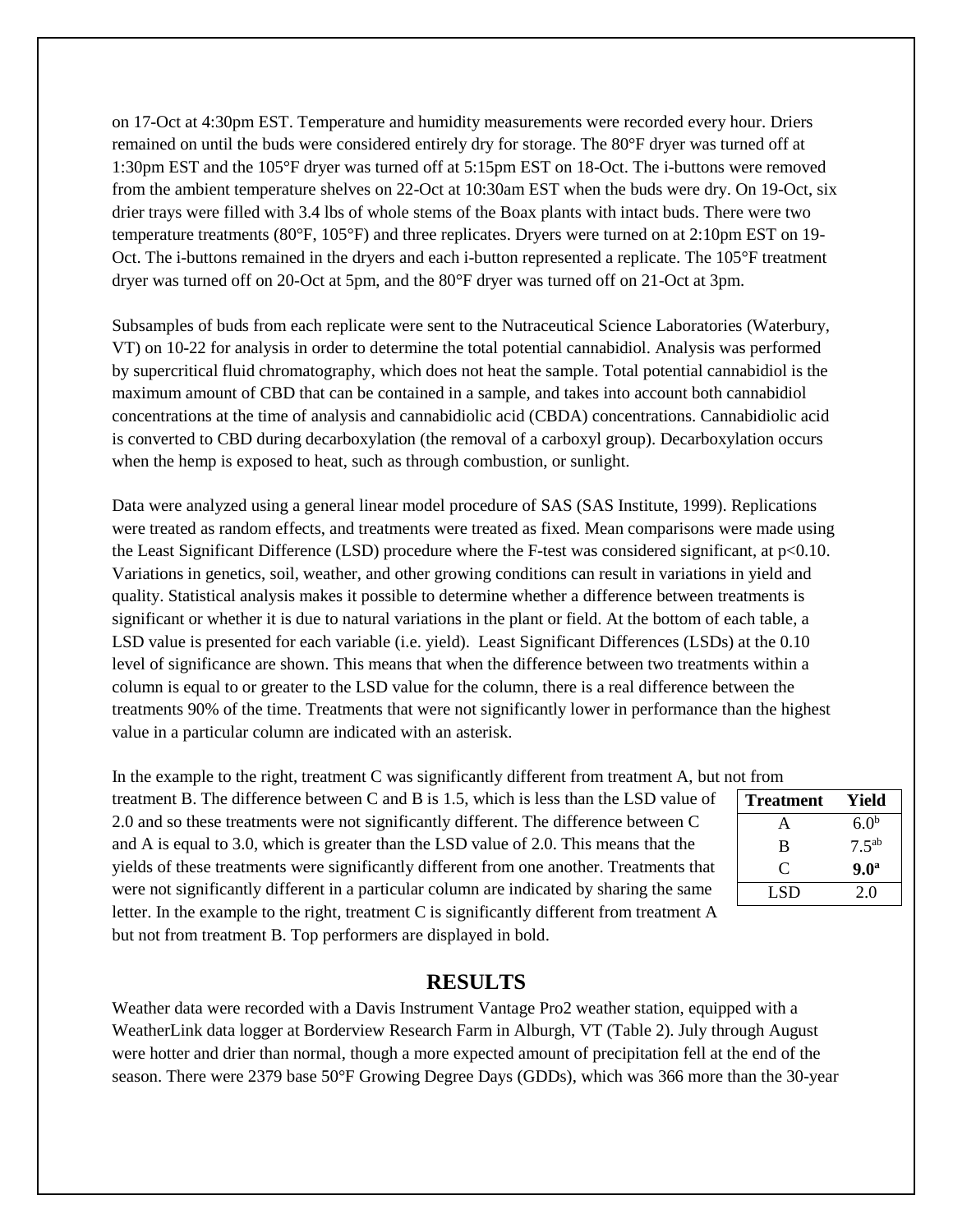normal. July through September were an average of 3.41<sup>o</sup> F warmer and received only 60% of normal precipitation. There was no irrigation or watering.

| Alburgh, VT                       | June    | <b>July</b> | <b>August</b> | <b>September</b> | <b>October</b> |
|-----------------------------------|---------|-------------|---------------|------------------|----------------|
| Average temperature $(^{\circ}F)$ | 64.4    | 74.1        | 72.8          | 63.4             | 45.8           |
| Departure from normal             | $-1.38$ | 3.51        | 3.96          | 2.76             | $-2.36$        |
|                                   |         |             |               |                  |                |
| Precipitation (inches)            | 3.70    | 2.40        | 3.00          | 3.50             | 3.50           |
| Departure from normal             | 0.0500  | $-1.72$     | $-0.950$      | $-0.160$         | $-0.0700$      |
|                                   |         |             |               |                  |                |
| Growing Degree Days (base 50°F)   | 447     | 728         | 696           | 427              | 81             |
| Departure from normal             | $-27$   | 88          | 115           | 109              | 81             |

**Table 2. Seasonal weather data collected in Alburgh, VT for July-October 2018.**

Based on weather data from a Davis Instruments Vantage Pro2 with WeatherLink data logger. Historical averages are for 30 years of NOAA data (1981-2010) from Burlington, VT.

At harvest, the moisture of the flower buds was statistically similar (Table 3). The average actual temperature and relative humidity for each treatment indicated that the 105°F treatment dryer with buds did not reach 105°F. It is unclear why the drier was unable to maintain a constant temperature over the drying period. The drier had an average temperature that was only 7 degrees higher than the drying treatment 80°F. When drying the bud & stems, the 105°F dryer did not reach its average temperature until after 7 hours, and fluctuated the most in temperature in the first 3 hours as it warmed up, though after the first 7 hours it remained more consistent in temperature. The 80°F dryer did not have this problem and temperatures neared 80°F right away.

| <b>Treatment</b>           | Average actual | <b>Average relative</b> | <b>Harvest moisture</b> |
|----------------------------|----------------|-------------------------|-------------------------|
|                            | temperature    | humidity                |                         |
|                            | $\circ$ F      | $\frac{0}{0}$           | $\frac{0}{0}$           |
| $80^{\circ}$ F buds-only   | 79.3           | 74.7                    | 71.2                    |
| 105°F buds-only            | 86.4           | 34.6                    | 69.1                    |
| Ambient buds-only          | 59.0           | 60.8                    | NA                      |
|                            |                |                         |                         |
| 80°F bud & stem            | 81.5           | 33.3                    | 68.1                    |
| $105^{\circ}$ F bud & stem | 104            | 14.0                    | 66.0                    |

**Table 3. Actual dryer temperatures, relative humidities, and final biomass moisture, 2018.** 

NA, not applicable.

Hourly temperatures and relative humidities for the buds-only experiment are displayed in Figure 1. The bud & stem experiment average dryer temperatures were approximate to the desired temperatures, and hourly temperatures and humidities are displayed in Figure 2.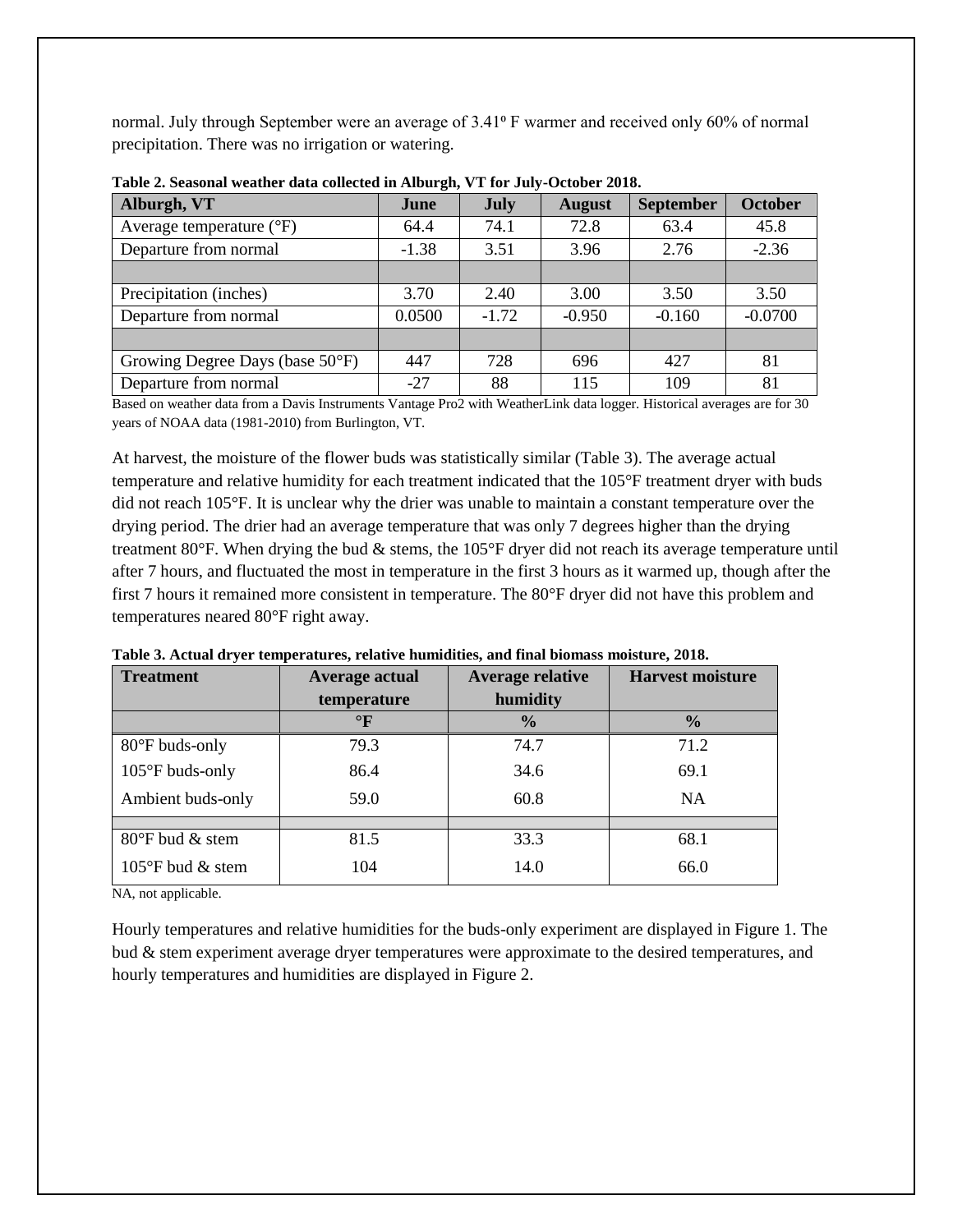

**Figure 1. Buds-only hourly temperatures and relative humidities by treatment, Alburgh, VT, 2018.** 



**Figure 2. Buds & stem hourly temperatures and relative humidities by treatment, Alburgh, VT, 2018.** 

In the buds only study, drying the buds at ambient temperature resulted in significantly higher total potential CBD (7.71%) than drying the buds at 105°F (5.88%) (Table 4). The total potential CBD of buds dried at 80°F did not significantly differ from the higher and lower temperature treatments, and resulted in